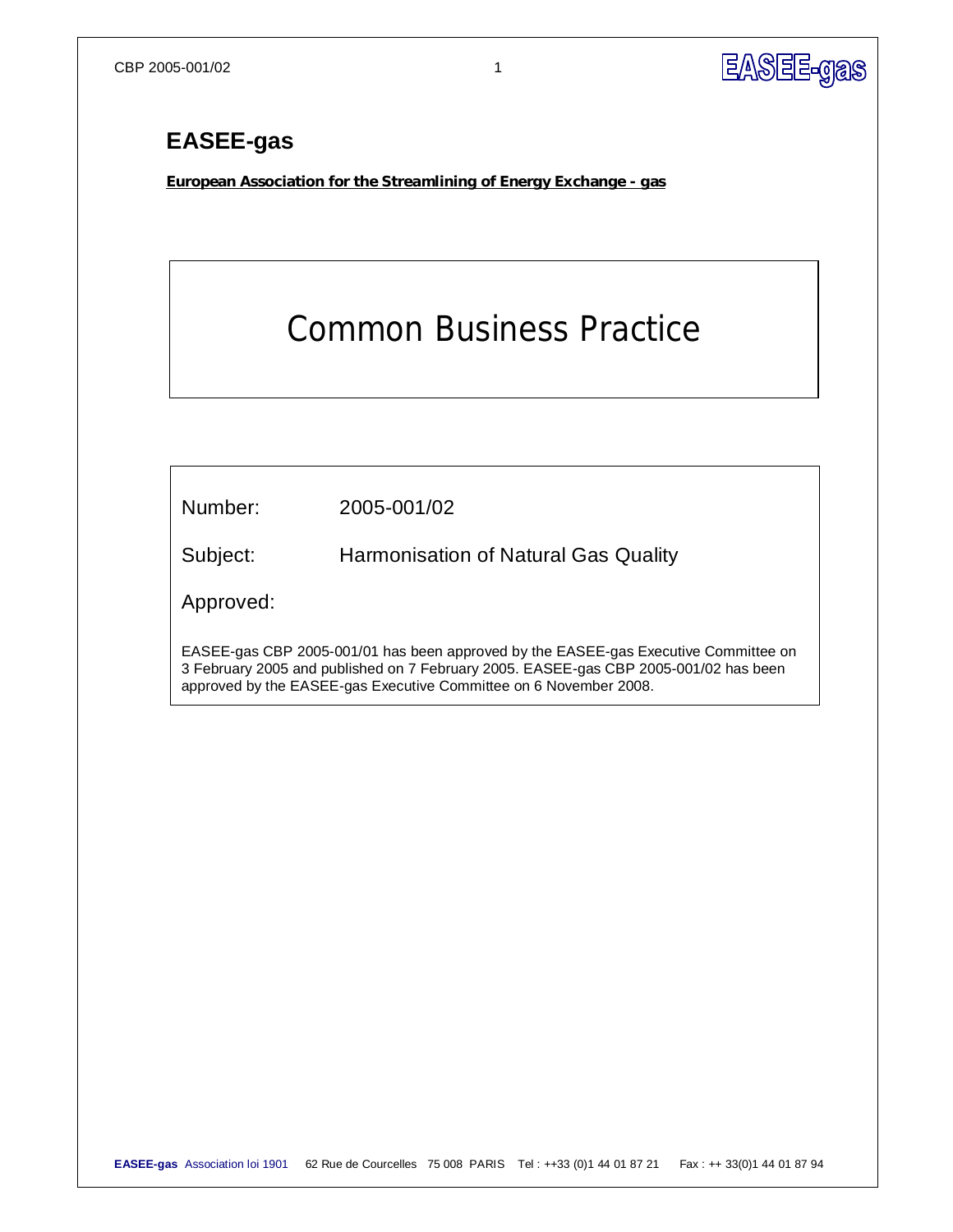

### **About EASEE-gas**

*Six founding members in Paris created the European Association for the Streamlining of Energy Exchange-gas or EASEE-gas on March 14th, 2002. EASEE-gas's aim is to support the creation of an efficient and effective European gas market through the development and promotion of common business practices (CBP's) that intend to simplify and streamline business processes between the stakeholders. EASEE-gas has set up offices with Association Française du Gaz who provides administrative support.* 

*The formation of EASEE-gas was prompted by the success of the Gas Industry Standards Board in the United States and has been modelled on it. The GISB has now evolved into the North American Energy Standards Board. The creation of EASEE-gas is a project that is fully supported by the European Commission and by the European Regulators through the so-called Madrid Forum. It was achieved through the work of a dedicated Task Force supported by EFET, Eurogas, Eurelectric, GEODE, GTE, OGP and the Edigas group.* 

*The association is fundamentally based on company membership and voluntary contribution towards the development of common business practices.* 

*Full membership in EASEE-gas is open to all companies, European or other, that are involved in the European gas business, from producers to end users, and to companies that are their service providers. Companies can subscribe to full membership in one or more of the eight gas industry segments.* 

*Associate membership in EASEE-gas is open to government agencies, e.g., regulators, to organisations such as gas business trade associations and to individuals that may contribute to the benefit of EASEE-gas. Associate members do not pay annual fees, nor do they have voting rights.* 

*The development of common business practices within EASEE-gas is organised through working groups under the supervision of an executive committee that is representative of the various gas industry segments. Participation in the working groups is limited to members only.*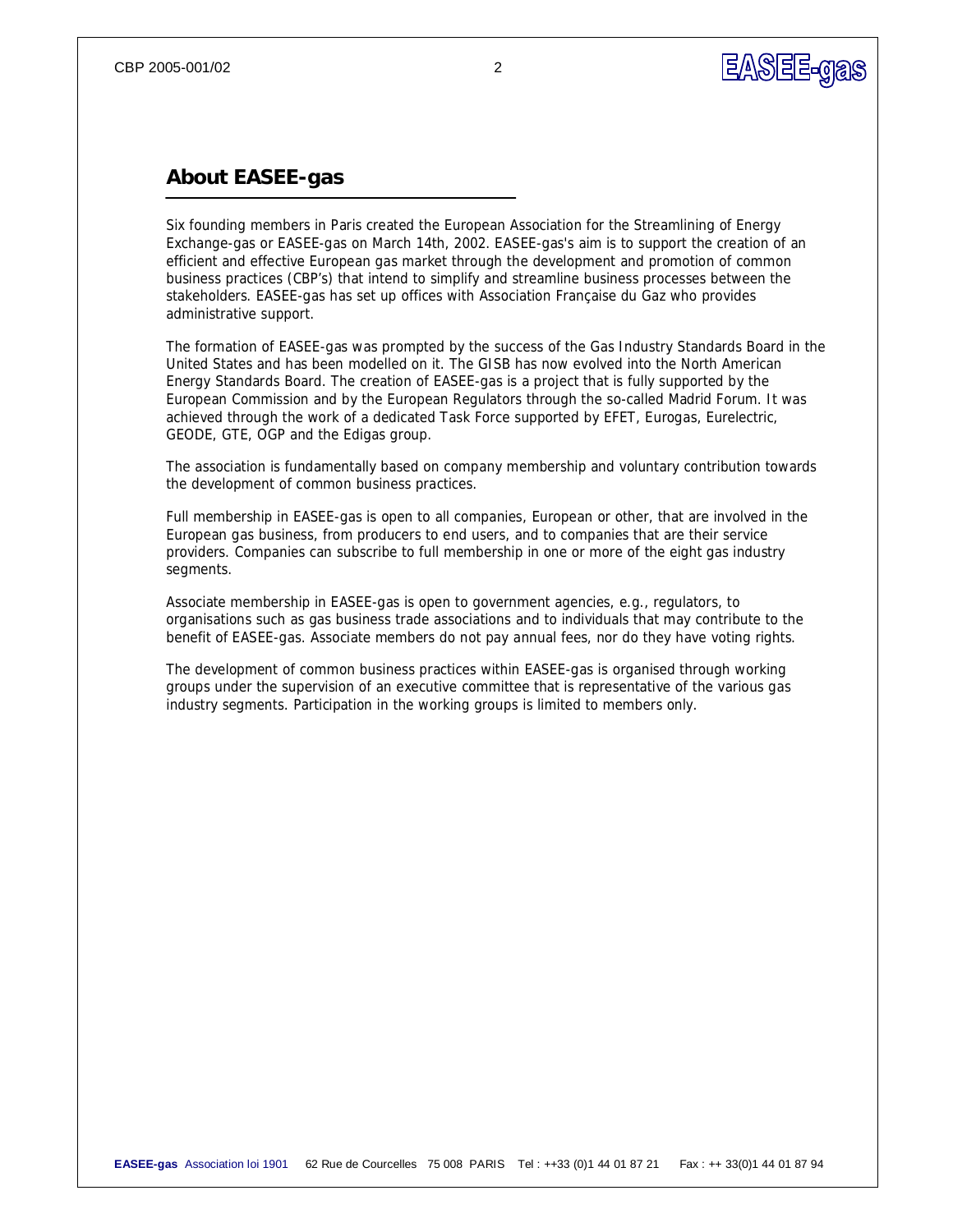

### **Common Business Practice 2005-001/01 "Harmonisation of Gas Qualities"**

### 1. Introduction

This Common Business Practice (CBP) recommends natural gas quality specifications to streamline interoperability at cross border points in Europe and describes the recommended gas quality parameters, parameter ranges and the implementation plan.

The CBP is limited to cross border and EU entry points, including the exit of LNG import terminals, for high calorific gas without added odorants, and excluding areas of production and isolated systems where production, transportation and utilisation are combined."

Based on standard project lead times, an assessment has been made of the earliest possible implementation date. Therefore, EASEE-gas is of the opinion that the earliest implementation date of any parameter and associated value is  $1<sup>st</sup>$  October 2006. However, implementation directly related to combustion properties (Wobbe index, relative density, oxygen) will not be reasonably feasible before 1<sup>st</sup> October 2010.

Safety and technical implications of the CBP values/ranges and the optimum manner to implement these will have to be assessed for and by each individual country. However, implementation of each parameter and associated range needs to be simultaneous at all cross border points.

Specific legislative issues and implementation times for legal change need to be addressed by the relevant governments. EASEE-gas recommends that the member states legislative bodies consult with the relevant industry representatives to investigate such required legislative changes.

The respective parties on a case-by-case basis should address contractual constraints with respect to the implementation of the various parameters and related values. For the avoidance of doubt, it is the common understanding that this recommendation should not limit the parties' rights to agree on specifications outside the proposed ranges and continue their agreements on a bilateral basis.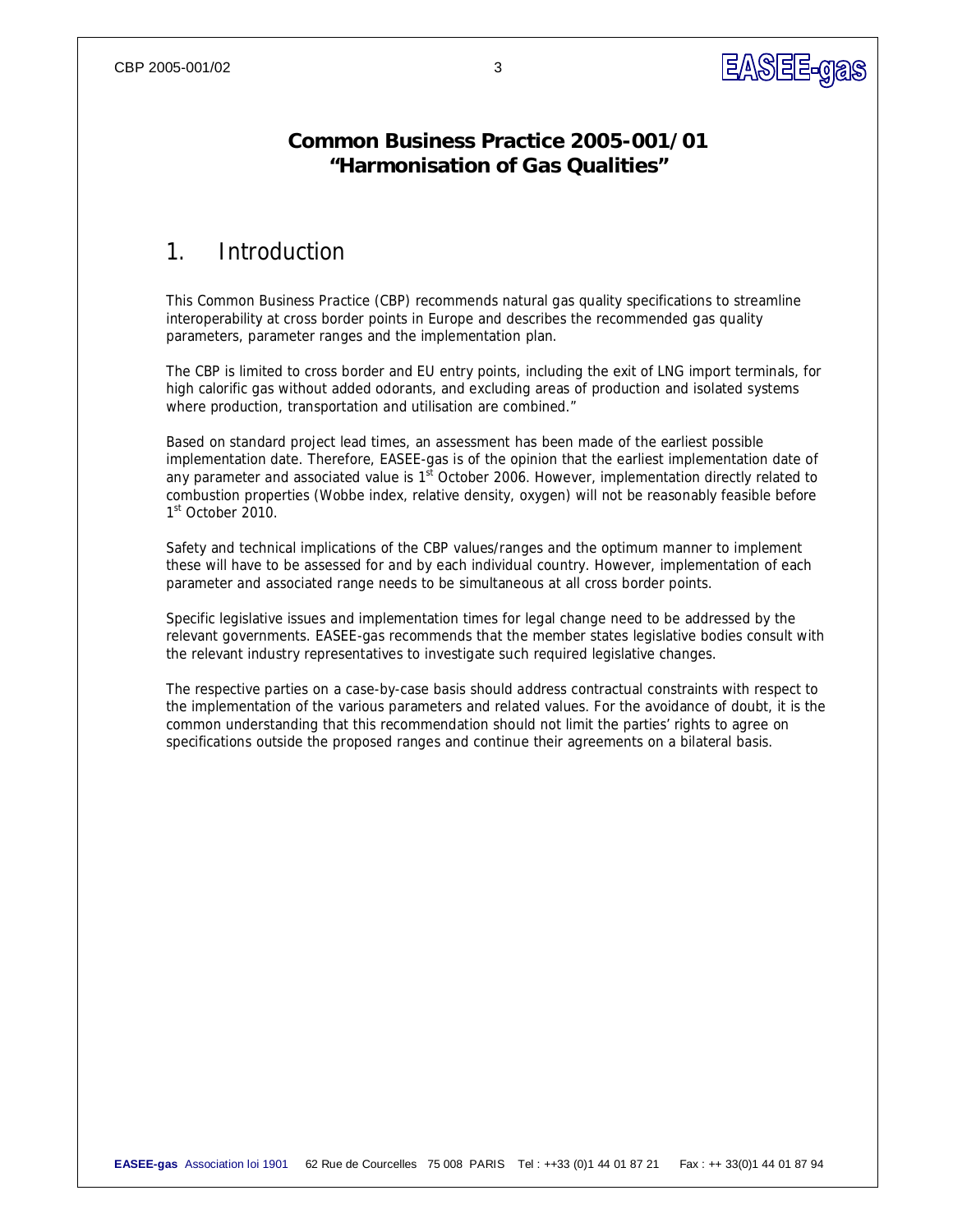

### 2. Gas Parameters

The following parameters have been agreed for harmonisation:

| - Total Sulphur<br>S<br>$H_2S + COS$<br>- Hydrogen sulphide + Carbonyl sulphide<br><b>RSH</b><br>- Mercaptans<br>- Oxygen<br>O <sub>2</sub><br>- Carbon dioxide<br>CO <sub>2</sub><br>H <sub>2</sub> O DP<br>- Water dew point |
|--------------------------------------------------------------------------------------------------------------------------------------------------------------------------------------------------------------------------------|
| HC DP<br>- Hydrocarbon dew point                                                                                                                                                                                               |

For definition of the parameters, reference is made to ISO 14532:2001 Natural gas – Vocabulary.

### 3. Parameter units

For this CBP, the parameter units and reference conditions used are according to the EASEE-gas Common Business Practice 2003-001/01. This implies that the energy unit is kWh with a combustion reference temperature of 25 °C, and the volume unit is m<sup>3</sup> at a reference condition of 0°C and 1.01325 bar(a). For conversion to other reference conditions, reference is made to ISO 13443:1996 Natural Gas – Standard reference conditions.

### 4. Parameter ranges and values

The following ranges and values shall apply:

|                                                                                                                                                                                                                                                                                                                                                                                                     |                    |         |            | Recommended<br>implementation |  |  |
|-----------------------------------------------------------------------------------------------------------------------------------------------------------------------------------------------------------------------------------------------------------------------------------------------------------------------------------------------------------------------------------------------------|--------------------|---------|------------|-------------------------------|--|--|
| Parameter                                                                                                                                                                                                                                                                                                                                                                                           | Unit               | Min     | <b>Max</b> | date                          |  |  |
| WI                                                                                                                                                                                                                                                                                                                                                                                                  | kWh/m <sup>3</sup> | [13.60] | 15.81      | 1/10/2010                     |  |  |
| d                                                                                                                                                                                                                                                                                                                                                                                                   | $m^3/m^3$          | 0.555   | 0.700      | 1/10/2010                     |  |  |
| <b>Total S</b>                                                                                                                                                                                                                                                                                                                                                                                      | mg/m <sup>3</sup>  |         | 30         | 1/10/2006                     |  |  |
| $H2S + COS$ (as S)                                                                                                                                                                                                                                                                                                                                                                                  | mg/m <sup>3</sup>  |         | 5          | 1/10/2006                     |  |  |
| RSH (as S)                                                                                                                                                                                                                                                                                                                                                                                          | mg/m <sup>3</sup>  |         | 6          | 1/10/2006                     |  |  |
| O <sub>2</sub>                                                                                                                                                                                                                                                                                                                                                                                      | mol %              |         | $0.001*$   | 1/10/2010                     |  |  |
| CO <sub>2</sub>                                                                                                                                                                                                                                                                                                                                                                                     | mol %              |         | 2.5        | 1/10/2006                     |  |  |
| H <sub>2</sub> O DP                                                                                                                                                                                                                                                                                                                                                                                 | °C at 70 bar (a)   |         | - 8        | See note * *                  |  |  |
| HC DP                                                                                                                                                                                                                                                                                                                                                                                               | °C at 1-70 bar (a) |         | $-2$       | 1/10/2006                     |  |  |
| Limit is <0.001 mol%, daily average. However, cross border point daily average levels up<br>to 0.01 mol% will be accepted if these are the result of the prudent operation of UGS's,<br>existing in 2006, which use oxygen for desulphurisation purposes. (Based on the full CBP<br>Wobbe range).<br>**At certain cross border points, less stringent values are used than defined in this CBP. For |                    |         |            |                               |  |  |
| these cross border points, these values can be maintained and the relevant producers,                                                                                                                                                                                                                                                                                                               |                    |         |            |                               |  |  |

*shippers and transporters should examine together how the CBP value can be met in the long run. At all other cross border points, this value can be adopted by 1st October 2006.*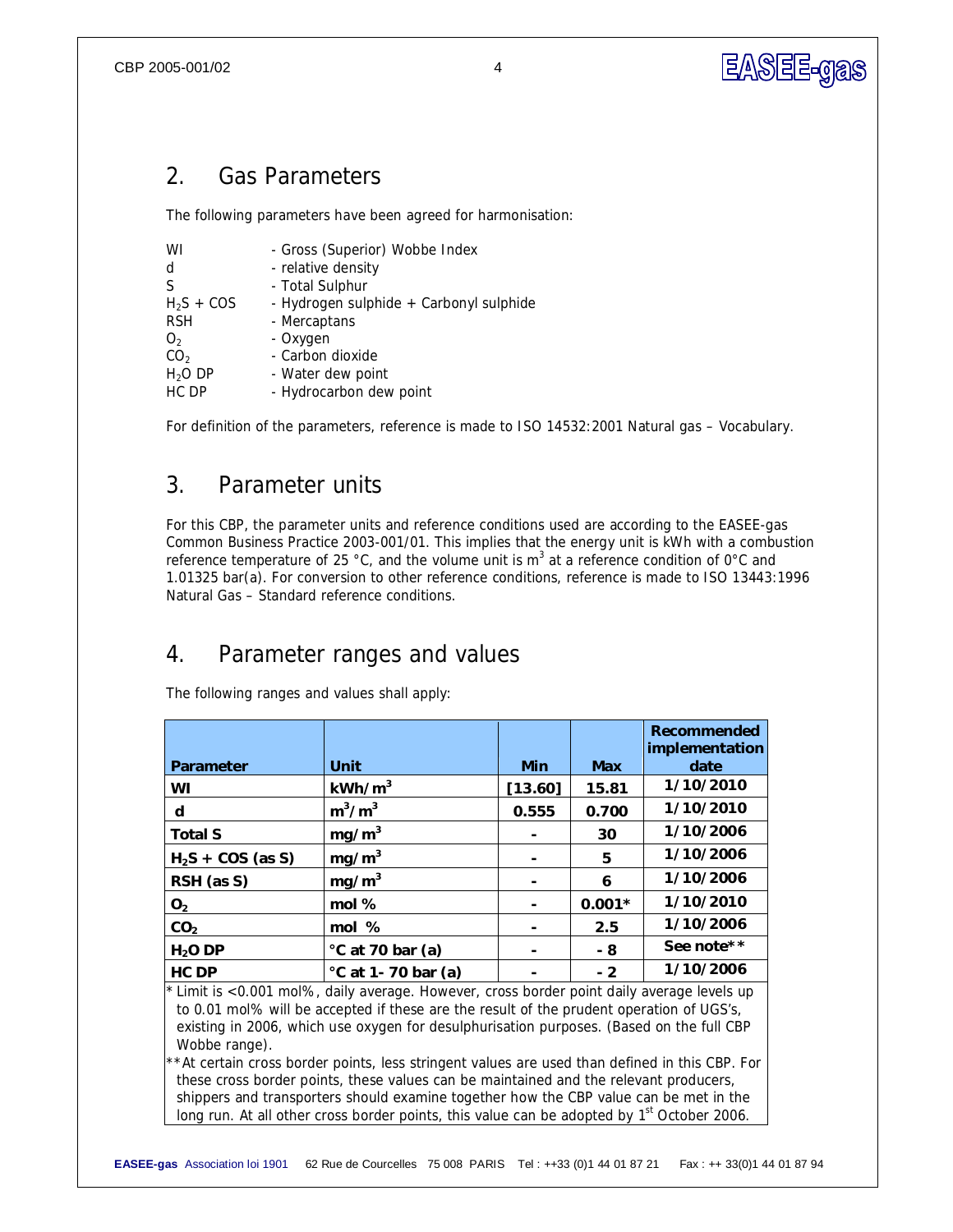# EASEE-GAS

As Wobbe Index, relative density, and Gross Calorific Value (GCV) are directly related to each other, only the Wobbe Index and relative density are retained as parameters. GCV remains as a parameter for billing purposes.

#### **Wobbe Index and Relative Density**

The CBP recommends a Wobbe Index value range of 13.60 to 15.81 kWh/m<sup>3</sup>. However, due to lack of sufficient data on values lower than 13.76 kWh/m<sup>3</sup>, the starting point for implementation will be 13.76 kWh/m<sup>3</sup> for the lower limit. EASEE-gas recommends that work on safety consequences be initiated to investigate the possibility of changing the lower limit towards 13.60 kWh/m<sup>3</sup>.

The values for Wobbe Index and relative density have been based on safety considerations applicable only to appliances complying with the Gas Appliance Directive (Directive 90/396/CEE) and assuming low hydrogen content. These ranges may present safety hazards for appliances that do not comply with the Directive. The implementation may also raise a safety issue regarding appliances manufactured to comply with the Gas Appliance Directive, but where burner settings have been adjusted during or after installation.

The widening of the Wobbe Index range that this CBP introduces in some countries, may have an effect on efficiency, emissions level of appliances and capacities of the transmission and distribution networks.

The implementation would pose widely varying impacts for different countries and might require one or more of the following:

- Changes in national legislation
- Domestic and industrial appliances population management (e.g. conversion, adjustment, replacement)
- Changes to maintenance practices and frequency
- Ballasting and/or blending of gas

Furthermore, GCV specifications/legislation in force in some countries with respect to appliances may require modification to accommodate the full ranges of both Wobbe index and relative density.

An implementation date of 1<sup>st</sup> October 2010 is recommended.

Wobbe Index and relative density are consistently interlinked and the recommended ranges are intended to describe the requirement for safe burner operations. EASEE-gas recommends that all specifications on other combustion parameters at cross border points should be removed by the 1st October 2010 (e.g. Incomplete Combustion Factor, Soot Index, Yellow Tip Index, and Combustion Potential).

#### **Total sulphur, Hydrogen sulphide, carbonyl sulphide and mercaptans**

EASEE-gas has not observed any technical constraints in conflict with the proposed harmonised values, and such values can therefore be adopted by 1<sup>st</sup> October 2006.

#### **Oxygen**

Based on the oxygen measurement survey it is the observation of EASEE-gas that a limit of 0,001 mol% is acceptable. However EASEE-gas acknowledges that as a result of the proper operation of existing desulphurisation processes values up to 0,01 mol% may occur.

#### **Carbon dioxide**

EASEE-gas has not observed any technical constraints in conflict with the proposed harmonised values, and such values can therefore be adopted by 1st October 2006.

#### **Water dew point**

At certain cross border points, less stringent values are used than defined in this CBP. For these cross border points, these values can be maintained and the relevant producers, shippers and transporters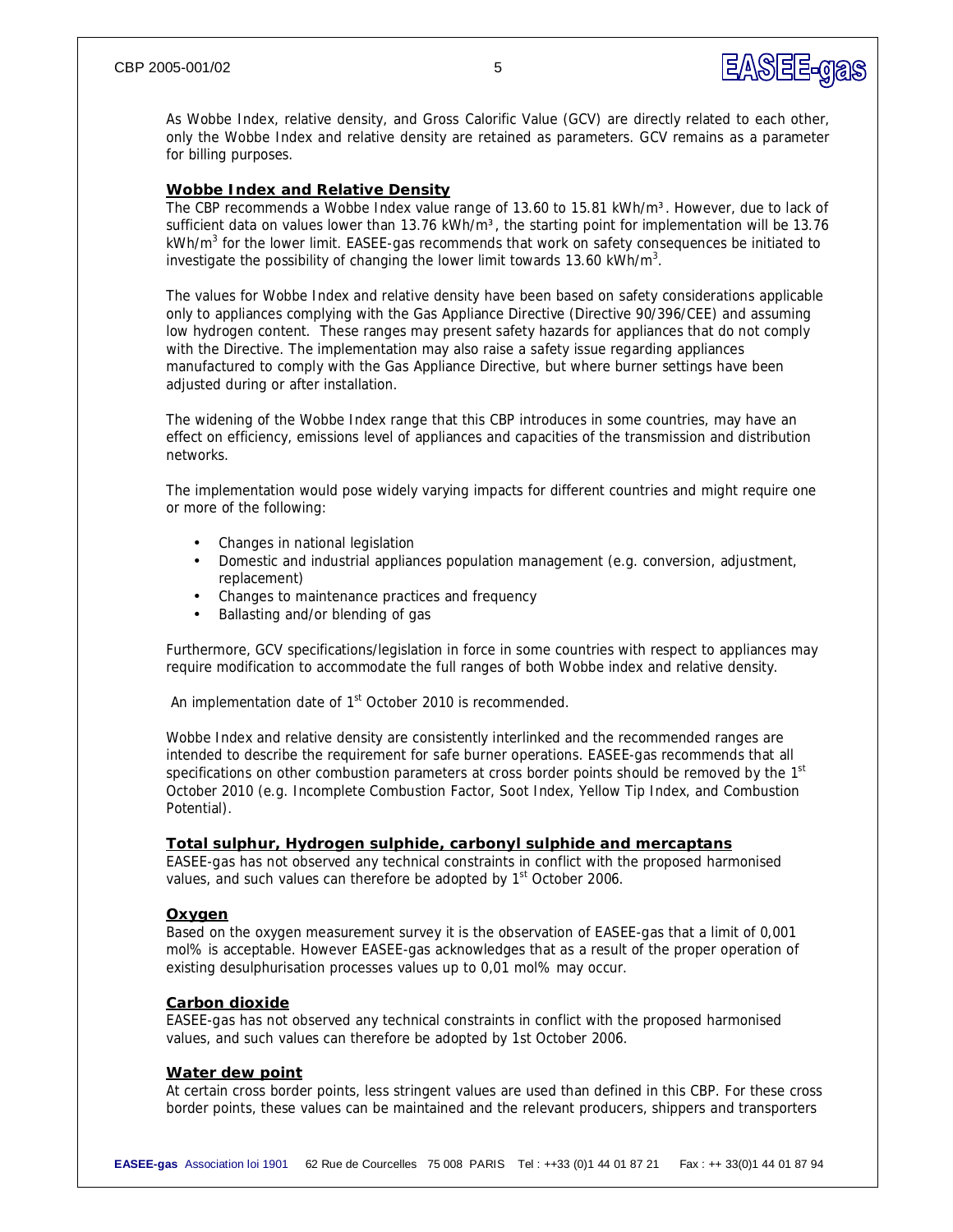

should examine together how the CBP value can be met in the long run. At all other cross border points, this value can be adopted by 1<sup>st</sup> October 2006.

#### **Hydrocarbon dew point**

EASEE-gas has not observed any technical constraints in conflict with the proposed harmonised values, and such values can therefore be adopted by 1<sup>st</sup> October 2006.

The need for introducing a harmonized measuring method has been identified.

#### **Hydrogen**

Future gas operations may lead to use of gases containing significant levels of hydrogen or other synthetic/manufactured gases. Appliance malfunction can occur with the presence of hydrogen or other high flame speed gases. As natural gas does not contain any hydrogen, the recommendations in this CBP are valid only for insignificant levels of hydrogen in order to control risk of flashback. If synthetic/manufactured gases are anticipated to become a cross border issue, the proposed set of parameters needs to be re-evaluated.

### **Impurities**

The natural gas delivered shall not contain other constituents and/or impurities to the extent that it cannot be transported, stored and/or marketed without quality adjustment or treatment.

#### **Odorisation**

The CBP applies only to high-calorific gas without added odorants and does not address possible future interoperability issues arising from differences in odorisation practices.

Odorisation practices are different in different countries for reasons of gas supply business structure (central versus local) and cost of operation. Current main gas trade flows are compatible with existing odorisation practices, and any problems in this respect have been solved so far in co-operation between gas companies concerned.

With changing flow conditions, there will be a case for reconsidering odorisation operations by involved parties when required and economically justified.

EASEE-gas recommends that qualification work is initiated on the impact of commingling odorized and non-odorized gas flows.

#### **Nitrogen**

EASEE-gas recommends that no gas should be refused as from 1<sup>st</sup> October 2006 on Nitrogen content provided all other requirements of the CBP are met.